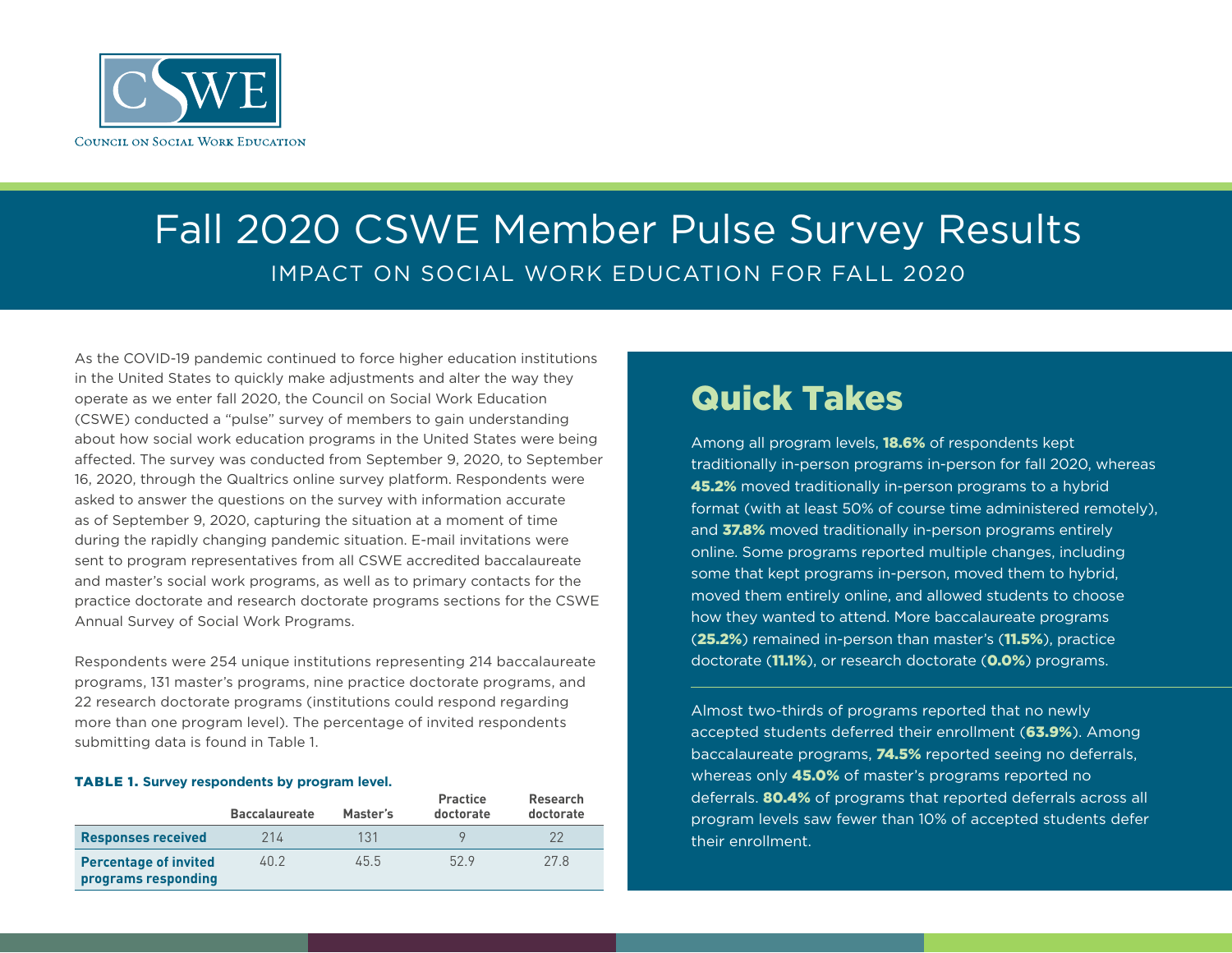A majority of programs at each level reported that fall 2020 total enrollment remained flat or increased compared to fall 2019 total enrollment (73.0%), with 43.4% reporting an increase in enrollment. Enrollment increased by more than 10% for 13.0% of all programs and for 22.5% of master's programs. Among programs reporting a decline in enrollment, 70.7% said that enrollment decreased by 10% or less.

Most programs reported that it was a challenge to find appropriate field placements for their students for fall 2020 (77.3%), primarily due to field sites cancelling or modifying placements for students (54.9%). Programs reported that they were offering increased remote field placement settings or activities (77.0%), modifying the number of field hours students were completing (56.5%), and substituting field hours with simulations (29.7%).

Almost two-thirds of respondents indicated that their programs' budgets had newly been reduced going into fall 2020 (65.9%). Of the programs experiencing a budget cut, **54.2%** indicated that the cut was by 10% or less. Exactly a third of programs  $(33.3%)$  reported no change to their budgets, whereas **0.8%** reported budget increases.

The majority of the 257 programs that responded to the question indicated that no changes had been made to their staffing levels for fall 2020 (59.1%). The number of full-time faculty members decreased in **13.6%** of programs, whereas 12.8% reported reductions in part-time faculty members, and **12.8%** reported reductions in the number of staff members. The number of full-time faculty members on campus increased for 8.9% of programs. Hiring freezes were in place for 64.8% of respondents.

### Course administration in fall 2020

Respondents were asked to describe how their programs were being administered in the fall 2020 semester and whether this was different from the way they traditionally administered the program. Data was collected by program level and is presented in Chart 1, along with the compiled percentage of all responding programs. The survey asked programs to identify all the ways that programs had changed this semester, which results in the sum of the percentages being more than 100%.

To better understand how some programs were able to select multiple options, follow-up e-mails were sent to a small group of institutions whose responses indicated that traditionally in-person programs remained inperson, moved to a hybrid format, and moved to a fully online format. The answer is best demonstrated by a small baccalaureate program in the South Central Region that is allowing students to make their own choice as to how they want to attend classes this semester: 100% virtual experience, hybrid/ blended instruction, or traditional in-person instruction. Faculty members at the institution must accommodate the personal choice of each student regarding the method of class attendance. Other responses to open-ended questions in the survey showed that some faculty members were required to provide options for students to videoconference for in-person classes, especially when students were immunocompromised or were required to self-isolate due to COVID-19.

Notable items in the data were that a third of master's programs and more than half of all practice doctorate programs indicated that they already had online programs before the pandemic and that those programs remained online with no change. Removing the online programs from the equation, we find that more than a quarter of baccalaureate programs said that their in-person programs had remained in-person this semester (26.9%), whereas only 17.4% of in-person master's programs remained in-person. No research doctorate programs reported that they had kept their in-person program in-person this semester.

Differences were also seen when the data were broken down by CSWE geographic region, Carnegie classification, Minority Serving Institution (MSI) status, and auspice. At the baccalaureate level, 40.0% of programs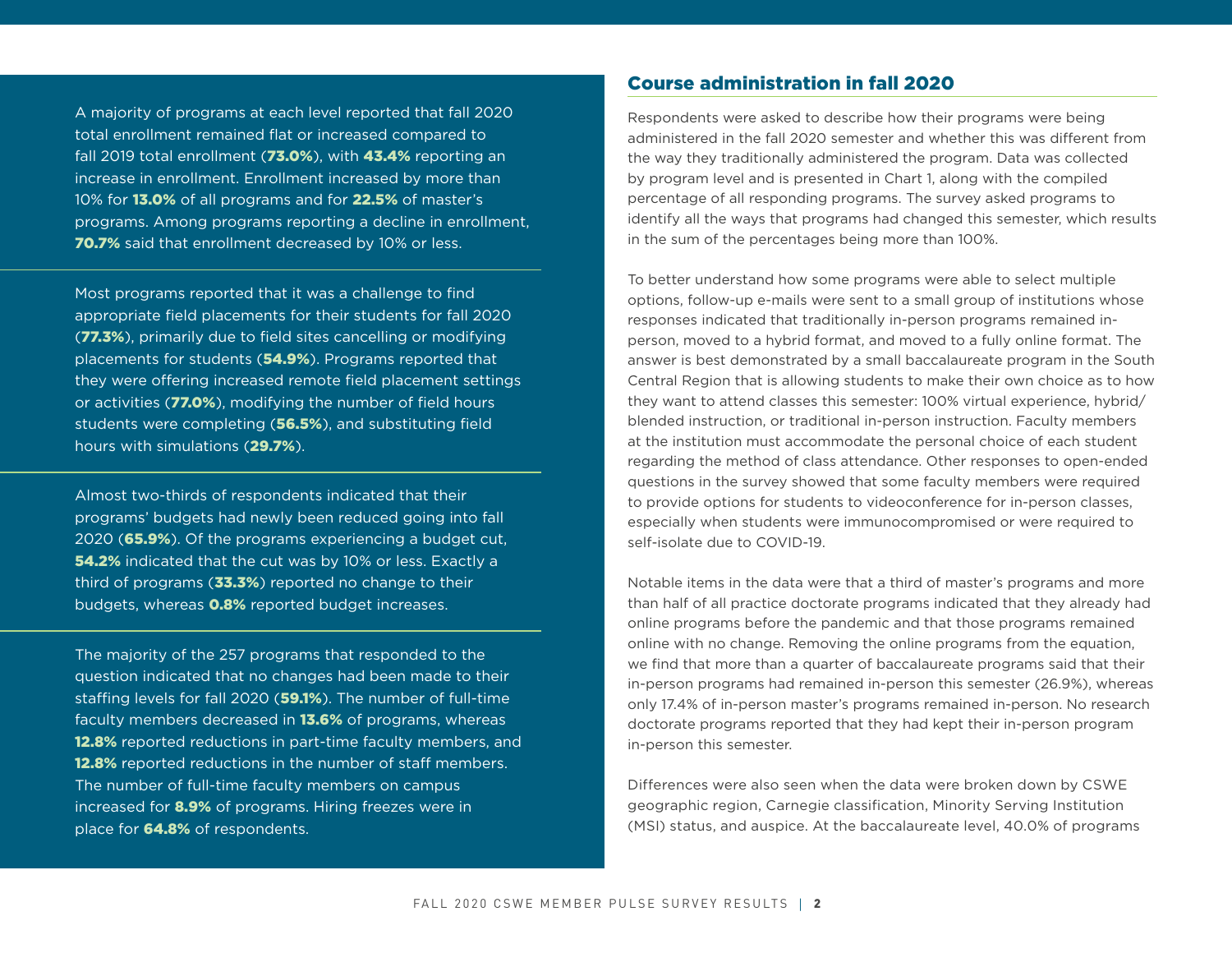#### CHART 1. **Program format changes for fall 2020 by program level; percentage of responding institutions identifying each choice.**



in the New England Region (CT, ME, MA, NH, RI, VT) and 40.0% of programs in the North Central Region (CO, MT, ND, SD, UT, WY) indicated that their in-person programs remained in-person, compared to 26.9% of programs overall. Of programs in the West (AZ, CA, NV, HI), 83.3% moved in-person programs entirely online, compared to 34.8% overall. Similarly, by Carnegie classification, 45.5% of Master's Colleges and Universities– Smaller programs (M3) institutions kept their programs in-person, but only 17.4% of Doctoral Universities–Very high research activity (R1) and 10.0% of Doctoral Universities–High research activity (R2) did the same. Among R1 institutions, 56.5% moved an in-person program entirely online. More private institutions kept in-person programs in-person (36.9%) versus public institutions (17.1%). More MSIs moved an in-person baccalaureate program entirely online, with 52.9% of Historically Black Colleges and Universities (HBCU) and 57.9% of Hispanic Serving Institutions (HSI) doing so, compared to 32.7% of baccalaureate programs overall.

At the master's level, 43.5% of programs indicated they moved in-person programs to a fully online format, whereas 40.5% moved an in-person program to a hybrid format. Of note, more programs in the New England Region (40.0%) and South Central (AR, NM, OK, TX) Region (26.7%) remained in-person, compared to 11.5% of programs overall, but zero in-person programs in the West Region remained in-person. Also, 69.2% of Mid-Central (IA, KS, MO, NE) in-person programs moved to a hybrid format, and 77.8% of West in-person programs moved entirely online. At HSI institutions, 71.4% of in-person programs moved entirely online, as did 50.0% at HBCU programs.

## Decision makers for program delivery changes

At most program levels, the decision to alter the course delivery method was made at the university level, as seen in Chart 2. Some notable data points are that at the baccalaureate level, 73.3% of HBCUs had the decision made at the university level, as did 64.6% of private institutions, versus 52.9% overall. A higher percentage of R1 institutions put the decision in the hands of individual faculty members, 19.0% versus 10.6% overall. Of the respondents choosing "other," many stated that the decision was made at the university system level, at the state government level, or at the county level.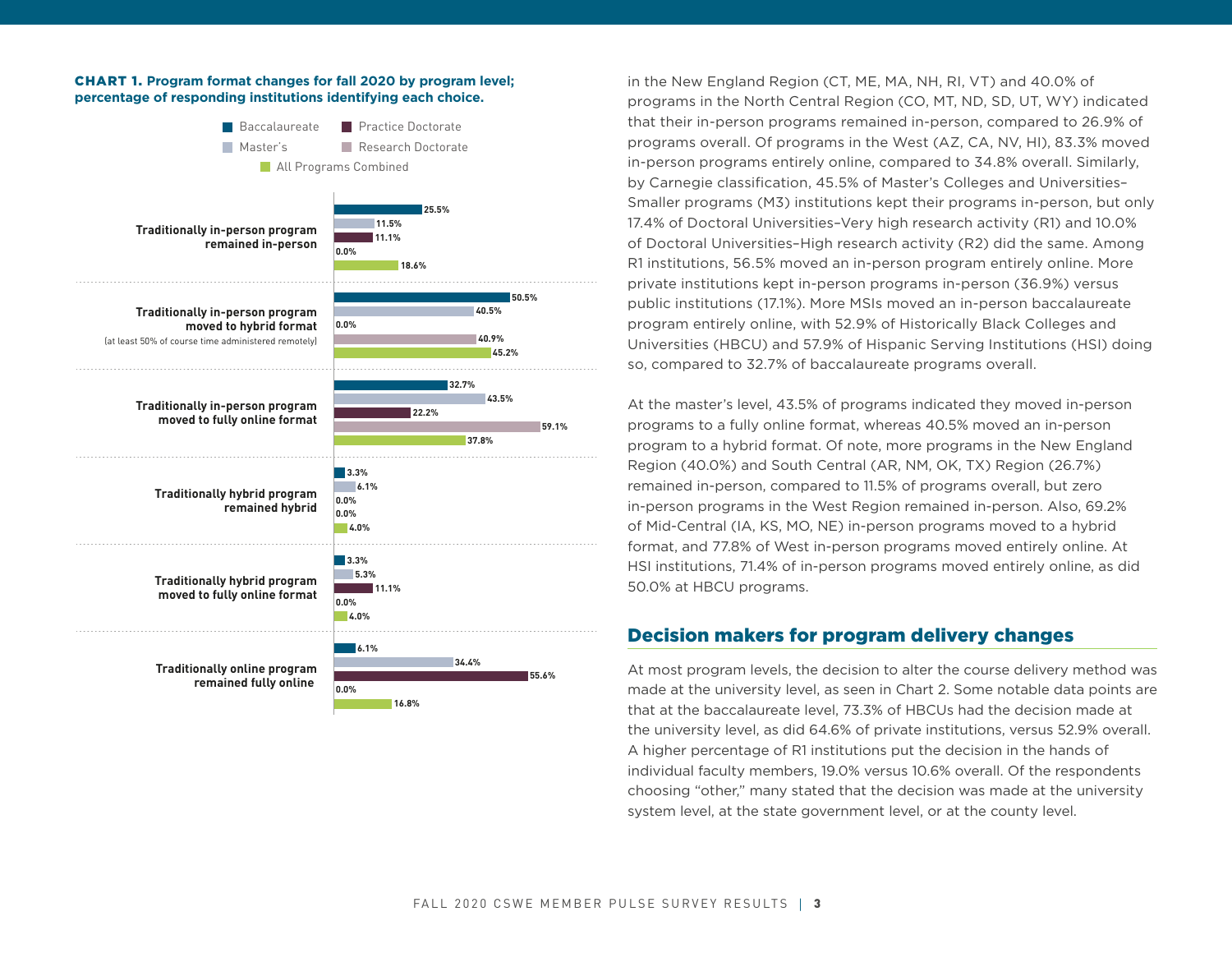#### CHART 2. **For programs that have altered course delivery method, decision maker for the change by program level.**



## New student enrollment deferrals

Programs were asked whether they had noticed new students deferring their enrollment for the fall 2020 semester. Chart 3 shows that baccalaureate and research doctorate programs experienced the smallest percentage of students deferring enrollment, with 25.5% of baccalaureate programs and 22.7% of research doctorate programs reporting deferrals.

Of the institutions that experienced deferrals, most saw under 10% of accepted students deferring their enrollment. At the master's level, however, 55.0% of respondents indicated that they had seen students deferring their enrollment, with 42.6% of institutions seeing less than 10% of accepted students deferring and 10.9% seeing between 11% and 20% of accepted students deferring their enrollment.

Data points of note are that a higher percentage of baccalaureate level HBCUs and HSIs report that students deferred enrollment, 41.8% and 38.1%, respectively, versus 25.5% overall. A smaller percentage of R1 and Doctoral/ Professional Universities (DPU) saw deferrals, 13.6% and 15.8%, respectively, whereas only 8.3% of Baccalaureate/Diverse Field institutions saw deferrals. At the master's level, fewer DPU and Master's Colleges and Universities – Larger programs (M1) institutions experienced deferrals, with 35.7% of DPU and 37.8% of M1 institutions seeing deferrals compared to 55.0% of master's programs overall. Regionally, 67.9% master's programs in the Great Lakes Region (IL, IN, MI, MN, OH, WI) reported that students deferred enrollment, whereas 63.6% of programs in the Southeast Region (AL, FL, GA, KY, MS, NC, SC, TN) saw new student deferrals.

#### CHART 3. **Percentage of institutions indicating new students deferring their enrollment for fall 2020 by program level.**



11% to 20% of accepted students deferred their enrollment

Less than 10% of accepted students deferred their enrollment

No change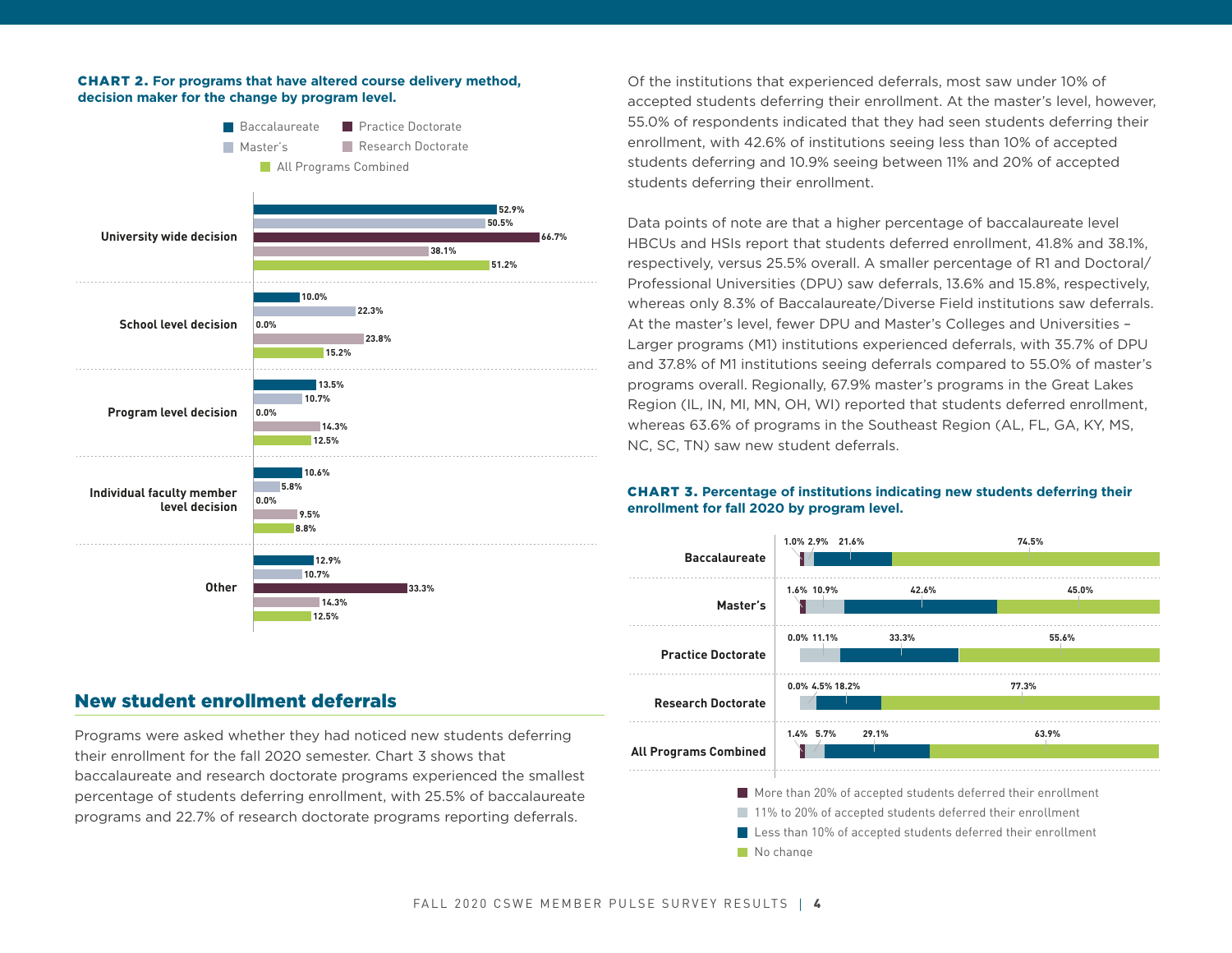## Enrollment changes

A majority of programs at each level reported that fall 2020 total enrollment remained flat or increased compared to fall 2019 total enrollment, as seen in Chart 4. At the baccalaureate level, 40.9% of programs reported increased enrollment, whereas 53.5% of master's programs and 44.4% of practice doctorate programs reported that enrollment went up. At the baccalaureate and master's levels, more than 20% of programs reported enrollment increases of more than 10%. At the research doctorate level, 63.3% of programs saw their enrollment stay flat.

Of all programs responding, 26.9% saw a decrease in enrollment. At the baccalaureate, master's, and research doctorate levels, most of the institutions reporting declines in enrollment experienced decreases of less than 10%. Combined, only 29 total programs across the country reported that enrollment declined by more than 10%.

Data points of note include 52.9% of HBCUs at the baccalaureate level reporting declines in enrollment, including 11.8% seeing a decrease of more than 20%. Geographically, only 14.2% of Mid-Central Region and 14.2% of Northeast Region (NJ, NY, PR, VI) baccalaureate programs reported declines in enrollment.

#### CHART 4. **Percentage of institutions reporting changes in enrollment for fall 2020 compared to fall 2019, by program level.**



**Enrollment increased by more than 10%** 

## Modifications to campus operations due to COVID-19

TABLE 2. **Percentage of respondents indicating that a type of modification to operations is currently occurring due to COVID-19.**

| <b>Modified operation due to COVID-19</b>                                                                                                          | % of respondents<br>indicating |
|----------------------------------------------------------------------------------------------------------------------------------------------------|--------------------------------|
| <b>Cancelling in-person events</b>                                                                                                                 | 83.3                           |
| <b>Cancelling all student conference attendance</b>                                                                                                | 65.6                           |
| <b>Cancelling some student domestic travel</b><br>(i.e., only cancelling travel to certain states)                                                 | 22.8                           |
| <b>Cancelling all student domestic travel</b>                                                                                                      | 56.2                           |
| <b>Cancelling all student international travel</b>                                                                                                 | 74.3                           |
| <b>Cancelling some faculty/staff domestic travel</b><br>(i.e., only cancelling travel to certain states)                                           | 25.4                           |
| <b>Cancelling all faculty/staff domestic travel</b>                                                                                                | 62.3                           |
| Cancelling all faculty/staff international travel                                                                                                  | 75.7                           |
| <b>Allowing some faculty/staff members</b><br>to work fully remotely                                                                               | 58.7                           |
| Allowing all faculty/staff members to work fully remotely                                                                                          | 31.5                           |
| <b>Requiring some faculty/staff members</b><br>to work fully remotely                                                                              | 14.5                           |
| <b>Requiring all faculty/staff members</b><br>to work fully remotely                                                                               | 9.8                            |
| Requiring face covering be worn at all times on campus                                                                                             | 77.5                           |
| <b>Requiring face coverings be worn</b><br>only in indoor spaces on campus                                                                         | 24.3                           |
| Practicing social distancing in the classroom/office                                                                                               | 91.3                           |
| Modifying faculty/staff in-person hours to<br>allow for social distancing in the office                                                            | 65.9                           |
| <b>Flexible attendance policy</b>                                                                                                                  | 54.3                           |
| <b>Flexible grading policy</b>                                                                                                                     | 24.6                           |
| <b>Providing resources to ensure online platforms</b><br>are accessible to all students-laptops/computer<br>devices for those who do not have them | 59.8                           |
| <b>Providing resources to ensure online platforms</b><br>are accessible to all students-data plans for                                             |                                |
| those who do not have them                                                                                                                         | 32.6                           |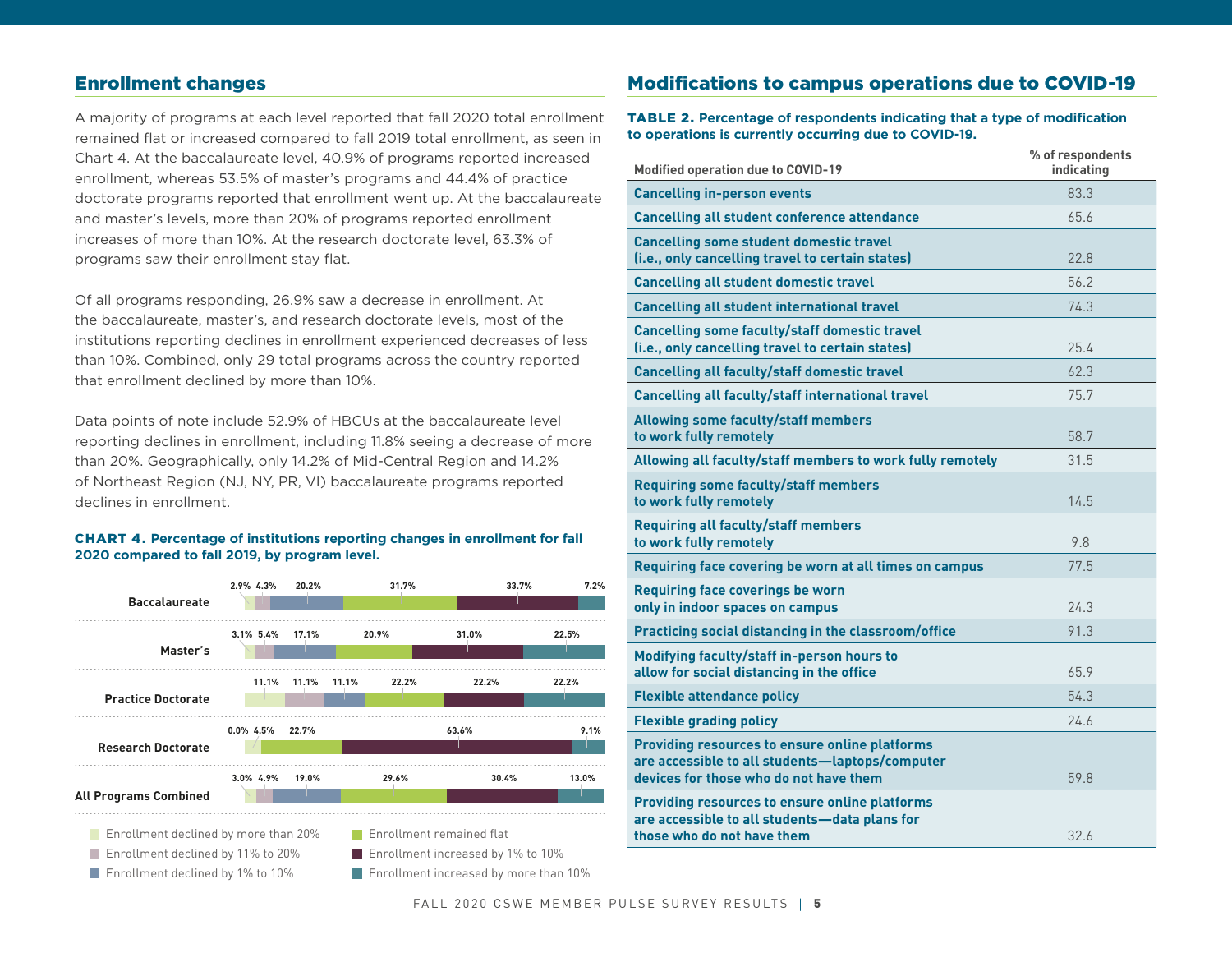Respondents at all program levels were asked to indicate how their institutions were modifying operations due to COVID-19 (see Table 2). The cancellation of in-person events on campus (83.3% of respondents), cancellation of student and faculty/staff international travel (74.3% and 75.7%, respectively), practicing social distancing in the classroom and office (91.3%), and the wearing of face coverings at all times on campus (77.5%) were some of the most frequent responses. Modifications selected least frequently were primarily related to requiring faculty/staff members to work remotely, with only 9.8% of respondents requiring all faculty/staff members to work fully remotely and 14.5% indicating that their campus was requiring some faculty/staff members to work fully remotely. Only 31.5% of respondents said that their campus currently allowed all faculty/ staff members to work fully remotely. However, 58.7% of respondents indicated that their campuses allowed some faculty/staff members to work fully remotely and 65.9% that their campuses were modifying faculty/staff member in-person hours to allow for social distancing in the office.

Some data points to note include the following:

- In the West Region, 58.7% of respondents indicated that all faculty/staff members are required to work fully remotely, whereas no respondents from New England were doing the same. However, 78.6% of New England respondents did indicate that their campuses were allowing some faculty/ staff members to work remotely.
- A high percentage of R1 institutions required face coverings to be worn at all times on campus (86.5%), but only 54.2% of Baccalaureate: Diverse Field institutions did. More HSI institutions also required face coverings at all times (88.9%) compared to the average of 77.5%.
- Flexible grading policies were found more frequently at HBCUs (38.9%), DPU (48.3%), and Private–Other institutions (50.0%), compared to the average (24.6%).
- More HBCU (72.2%), R1 (75.5%), Baccalaureate: Arts & Sciences (83.3%), and Private–Other (76.9%) institutions gave laptops/computers to students who did not have them, compared to the average (59.8%).

## Field Placements

Respondents were asked to identify which ways, if any, their schools or departments were modifying field placements for students. Table 3 shows the percentage of responding programs that indicated that their campuses were making the modifications. The most popular response was that programs were offering increased remote field placement settings or activities (77.0%), including a high number of institutions in the Northeast (86.2%) and Southeast (84.4%) Regions, whereas 56.5% of respondents indicated that their departments were modifying the number of field hours that students were completing. A number of programs added in the openended question in this section that their modified number of hours was in line with the CSWE Commission on Accreditation updated guidelines.

#### TABLE 3. **Percentage of respondents indicating that a type of modification to field placements is occurring due to COVID-19.**

| <b>Modifications to field placements due to COVID-19</b>                                 | % of respondents<br>indicating |
|------------------------------------------------------------------------------------------|--------------------------------|
| Allowing students in some placement settings to modify<br>their field placement work     | 41.3                           |
| Allowing students in all placement settings to modify<br>their field placement work      | 46.7                           |
| Requiring students in some placement settings to modify<br>their field placement work    | 10.5                           |
| Requiring students in all placement settings to modify<br>their field placement settings | 8.3                            |
| Offering increased remote field placement settings or<br><b>activities</b>               | 77.0                           |
| Modifying the number of field hours students are<br>completing                           | 56.5                           |
| Substituting the number of field hours with simulations                                  | 29.7                           |
| <b>Cancelling/suspending some field placements</b>                                       | 15.6                           |
| <b>Cancelling/suspending all field placements</b>                                        | 1.4                            |
| No changes are currently being made to field placements                                  | 4.7                            |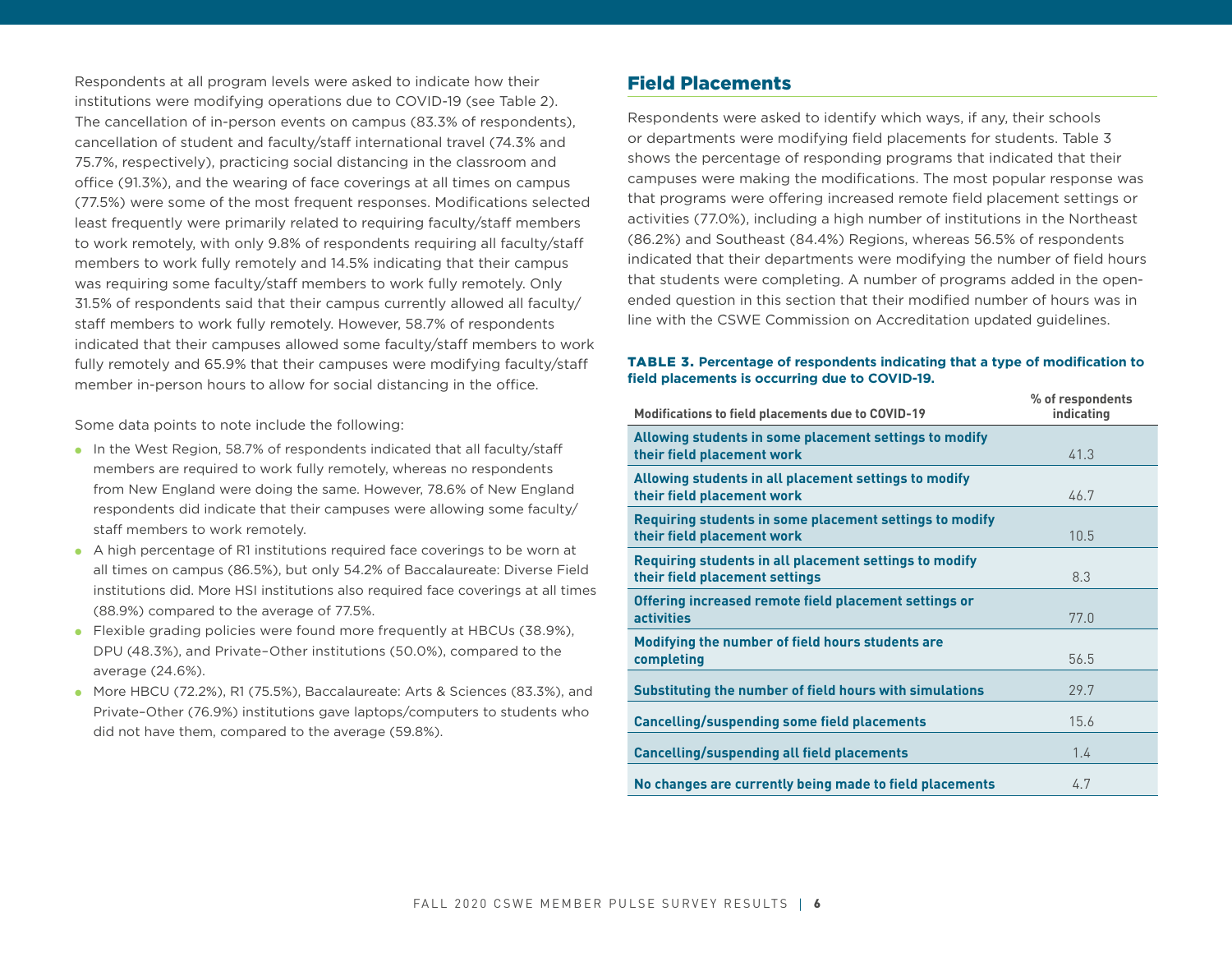A small number of programs cancelled all their field placements (1.4%), whereas 15.6% cancelled some field placements. Almost a third of respondents substituted simulations for some of the required field hours for students (29.7%).

The 235 programs that had modified, suspended, or cancelled field placements were asked to identify who had made the decision. Overwhelmingly, respondents identified that the field placement location or the institution as well as the site had made the decision.

#### CHART 5. **Decision maker for cancellation, suspension, or modification of field placements for fall 2020.**



#### CHART 6. **Approximate percentage of field placements cancelled/suspended or modified by type of setting for fall 2020.**



Programs were also asked to identify approximately what percentage of field placements in different types of settings had been cancelled/ suspended or modified by either the institution or the field placement location. Of note, respondents indicated that student field placements in education establishments outside of higher education, such of elementary schools, were particularly affected with modifications (60.7%) and cancellations (34.4%), as were placements with health-care organizations (52.8% modified, 38.8% cancelled/suspended). In general, far more programs saw field placements modified as opposed to cancelled.

An analysis of the open-ended responses about field placements found that some agencies were not accepting students for field placements in fall 2020. School, hospital, and nursing home settings were identified as locations declining to accept field placement students, which is consistent with the data from Chart 6. Responses also indicated that agencies were declining to accept students due to their heavy workload and their inability to properly supervise a field placement student:

"Due to space available and 'social distancing' requirements many agencies are either limiting the number of students they accept for placement or did not accept students for field placements in the fall semester. Several settings did not accept students due to the volatility of their setting i.e. School Social work and settings providing services to elderly populations."

"Agencies are refusing to take field students due to the changes caused by the pandemic: Health and safety liabilities/ concerns, lack of space due to social distancing, increased costs and decreased revenues, are all issues faced by the agencies."

**Cancelled/Suspended** Modified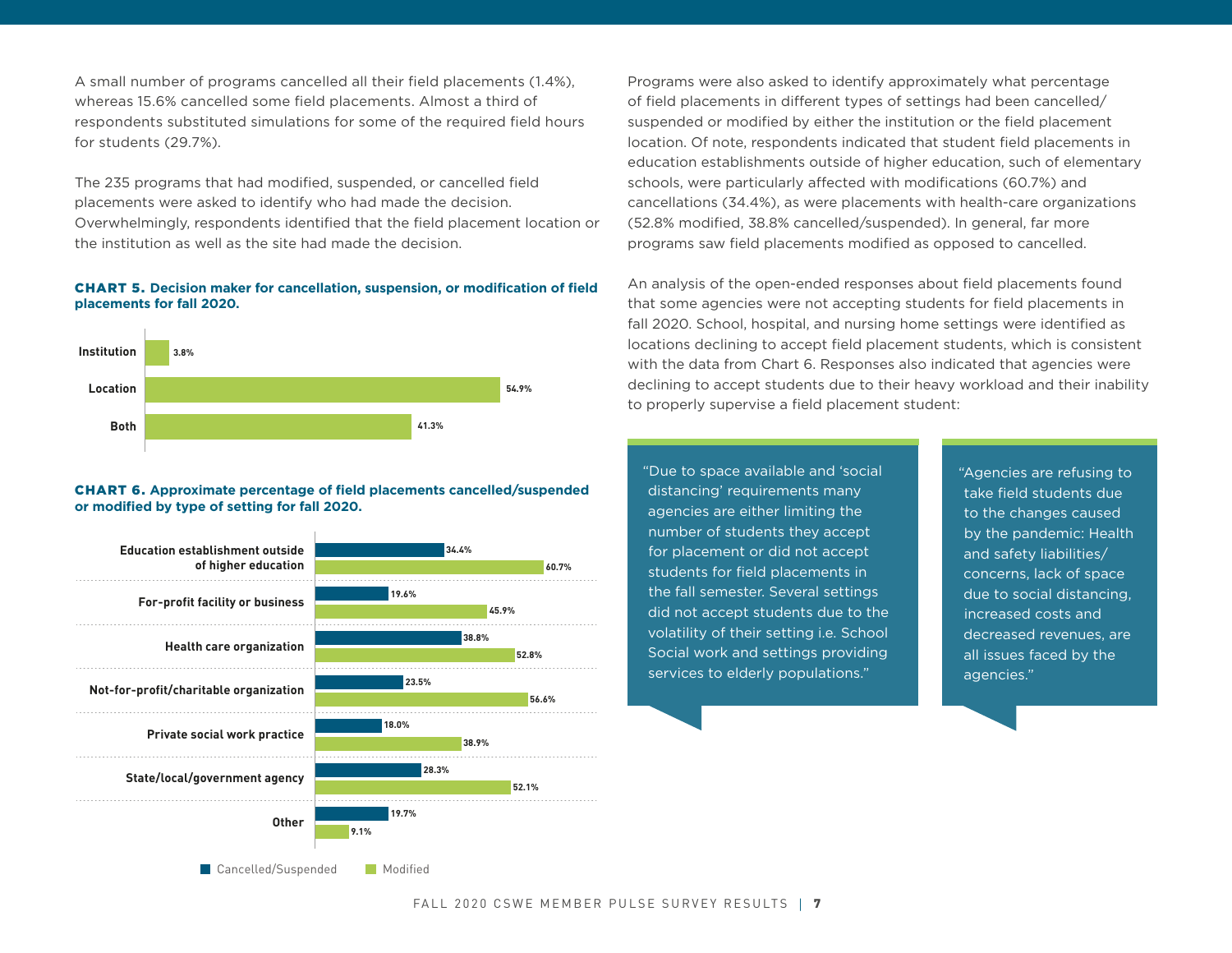CHART 7. **Percentage of programs having challenges securing appropriate field placements for students due to COVID-19 in fall 2020.**



More than three-quarters of programs said they were having a harder time than normal securing appropriate field placements for students this semester due to the pandemic. This was particularly true for respondents in the Great Lakes (86.2%) and Northeast (88.9%) Regions but less so for those in the Northwest (42.9%) and West (58.3%). Qualitative responses shared this view, with one respondent succinctly stating, "It simply took a lot more time this year to secure appropriate field placements."

Concerns were also raised in open-ended responses about the risk of students contracting COVID-19 through their field placements; what to do if field placement locations close in the middle of the fall semester before students complete their required field placement hours; and ensuring that students are adequately prepared to work as social workers postgraduation, particularly that graduates are prepared to work face-to-face with clients in the future. There were also a few comments about challenges related to students learning telehealth; finding safe placements for students who are immunocompromised; and staff members at field placement sites not following health and safety guidelines, such as requiring that patients and staff wear masks or providing appropriate personal protective equipment for students. Most respondents (87.2%) indicated that they did have a continuity plan to use if students were unable to attend their field placements.

The qualitative data identified innovative ways that programs were providing quality field education opportunities for students. For example, faculty members supervised students working on special projects. One

respondent said, "We have developed a set of placements directly in our program using faculty as primary field instructor. I.e. we have several students who will be a student response team for students on campus and potentially at large within our community." The time commitment for faculty members supervising students in these projects was identified as a challenge. Other respondents had used remote placements with various offices on their campuses, including the dean of students' office and the Wellness Center. Simulations were another innovative way that programs were supplementing for lost field placement hours.

## Budget and Staffing

Almost two-thirds of respondents indicated that their programs' budgets had newly been reduced for fall 2020 (65.9%). Of the programs experiencing a budget cut, 54.2% indicated that the cut was by 10% or less. Of note, 83.3% of HBCUs reported a budget reduction, as did 80.0% of HSIs. A higher percentage of public institutions reported new budget cuts (73.5%), compared to only 59.1% of private institutions experiencing a fresh cut. More doctoral universities had also experienced budget reductions, with 84.8% of R1, 85.4% of R2, and 89.4% of DPU institutions reporting newly implemented cuts.